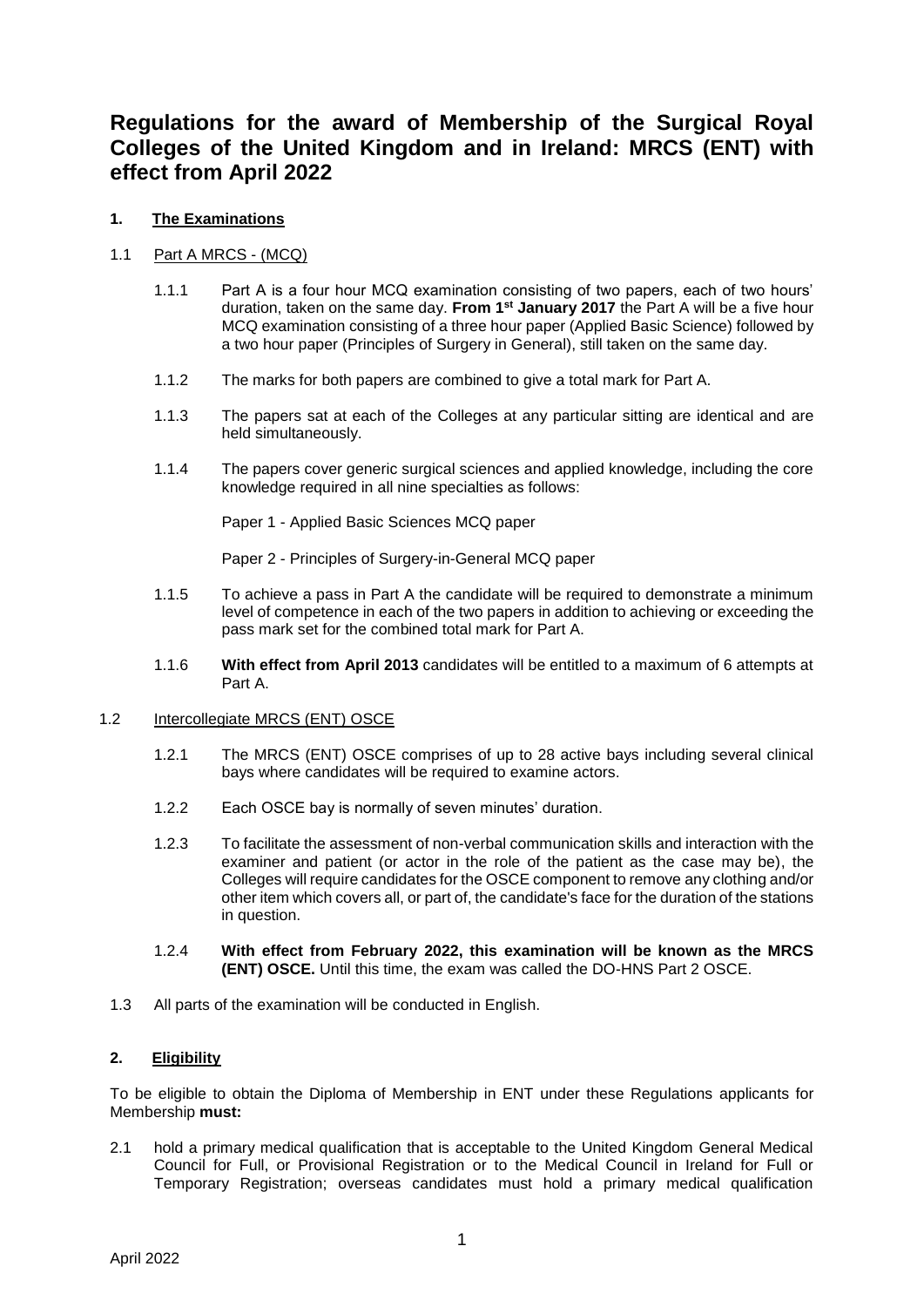acceptable to the Councils of the four Colleges; (prospective candidates who wish to check the acceptability of their medical degree should check the World Directory of Medical Schools on [http://search.wdoms.org/.](http://search.wdoms.org/) If the medical school does not appear on this list, candidates should contact the examinations department/section at the College to which they wish to apply for the examination;

2.2 Candidates who have been erased from the GMC register (or that of an equivalent international body) for reasons related to fitness to practise are not permitted entry to any MRCS examination.

Candidates who are suspended from practice by the GMC (or equivalent international body) and/or their employer are not permitted to apply for entry to any MRCS examination until the suspension has been lifted.

Candidates who are subject to any warnings, interim orders, undertakings or conditions on their practice from the GMC (or equivalent international body) and/or their employer must declare this information to the relevant College upon applying to any MRCS examination. Candidates are also required to disclose information as to why the condition or undertaking has been imposed. Any information provided may be checked with GMC (or equivalent) and/or their employer. This will be reviewed by the relevant College prior to the examination and will be taken into account in deciding whether a candidate is permitted to sit the examination. The relevant College's decision on these matters is final.

Candidates should note that failure to declare conditions, warnings, or suspension as required:

- at the time of application
- prior to the examination date for which they have entered, or
- when applying for election to membership

will result in penalties being applied as defined in the Intercollegiate Code of Conduct and Intercollegiate Misconduct regulations.

- 2.3 have passed Intercollegiate MRCS Part A (or MRCS Parts 1 and 2) and Intercollegiate DO-HNS Part 2 (since February 2008) or the Intercollegiate MRCS (ENT) OSCE (since February 2022); and
- 2.4 have met the timing/number of attempt requirements for passing the examinations (as detailed in Section 5) and
- 2.5 have applied for Membership in ENT and been approved by the relevant College Council. Details of the procedure for election to Membership may be obtained from individual Colleges.
- 2.6 Candidates will be eligible for election as Members of the College with which they successfully complete MRCS (ENT) OSCE for the award of MRCS (ENT).

#### **3. Entry to Examination**

- 3.1 In order to enter the examination, all candidates **must** hold a primary medical qualification acceptable to the Councils of the four Colleges. (See note under paragraph 2.1 above on checking eligibility of primary medical qualifications.)
- 3.2 Candidates can enter any part of the examination through any College.
- 3.3 Applicants for entry to Part A of the Intercollegiate MRCS must comply with the Regulations for that examination.
- 3.4 Candidates must pass MRCS Part A before applying for the Intercollegiate MRCS (ENT) OSCE examination.
- 3.5 Candidates who already hold both parts of the DO-HNS (since it became intercollegiate in 2008)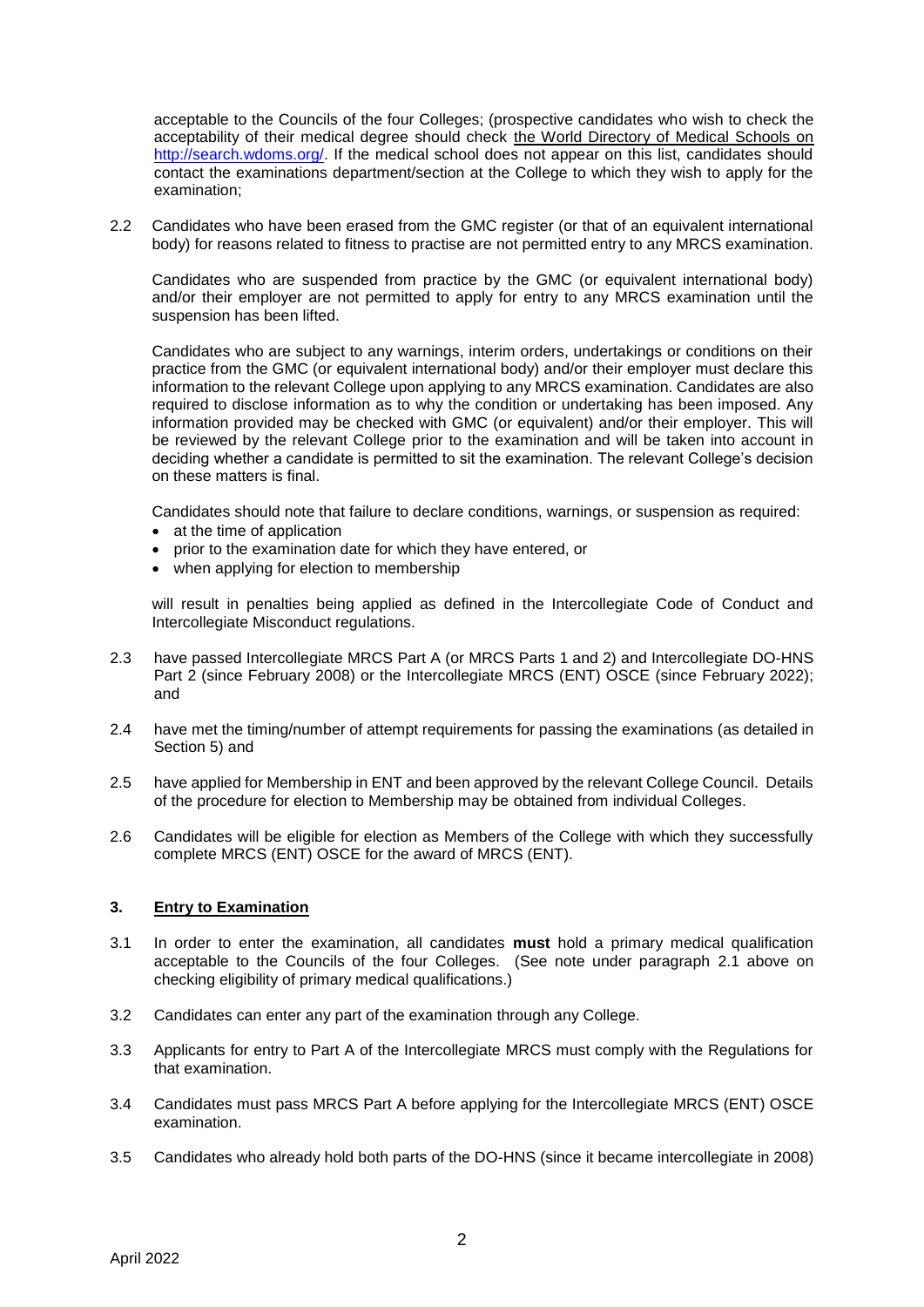and who wish to be eligible to receive MRCS (ENT) may apply to enter MRCS Part A, subject to 5.3 below.

NB: Candidates should be aware that, in all cases within any part of the MRCS and DO-HNS regulations, application cannot be made to two examinations or sittings of the same examination at the same time. An examination must be passed before moving to the next stage of the route.

Candidates are not permitted to apply for an MRCS (ENT) OSCE examination when the exam sitting commencement date falls within six weeks of an examination date previously entered. This regulation is applicable across all four Surgical Colleges. Candidates who enter for an examination, with any College, within six weeks of a previous examination will forfeit their fee.

#### **4. Administration**

- 4.1 The OSCE is held at one host centre up to three times a year in the UK and Ireland. The host centre will rotate between The Royal College of Surgeons of Edinburgh, The Royal College of Surgeons of England, The Royal College of Physicians and Surgeons of Glasgow and The Royal College of Surgeons in Ireland. (Please refer to the websites of the four surgical Royal Colleges for calendar details).
- 4.2 The host centre will send out the OSCE programme to all candidates sitting in that diet.
- 4.3 The results will be issued by the College to which the candidate applied.

# **5. Timing/Attempts**

#### **Harmonisation of Regulations regarding number of attempts permitted**

The regulations have been harmonised to reflect the two different routes to Membership following completion of requirements:

- Candidates who have successfully completed Part A are permitted to enter either the MRCS Part B (OSCE), or the MRCS (ENT) OSCE for the award of MRCS (ENT).
- Candidates are allowed up to four attempts at the MRCS Part B (OSCE).
- Candidates are allowed up to four attempts at the MRCS (ENT) OSCE for the award of MRCS (ENT).
- One additional attempt may be granted under the Additional Attempt Policy.
- An attempt is defined as an occasion when a candidate commences, but does not necessarily complete, the Part B (OSCE), or the MRCS (ENT) OSCE for the award of MRCS (ENT) i.e. submission of an application form is not an attempt.

# **Accordingly:**

- 5.1. Candidates are permitted *four attempts* in which to pass the MRCS (ENT) OSCE. If unsuccessful, for the award of MRCS and NOT MRCS (ENT), candidates will still be entitled to four attempts at MRCS Part B (OSCE)
- 5.2 The number of attempts for completion of the MRCS (ENT) OSCE for the award of MRCS (ENT) cannot be increased.
- 5.3 Candidates who are "time-expired" in the Intercollegiate MRCS Examination of the Surgical Royal Colleges of the United Kingdom and in Ireland or the Collegiate MRCS are not permitted to sit Part A of the MRCS examination or the MRCS (ENT) OSCE for the award of MRCS (ENT) of the Surgical Royal Colleges of the United Kingdom and in Ireland under these Regulations.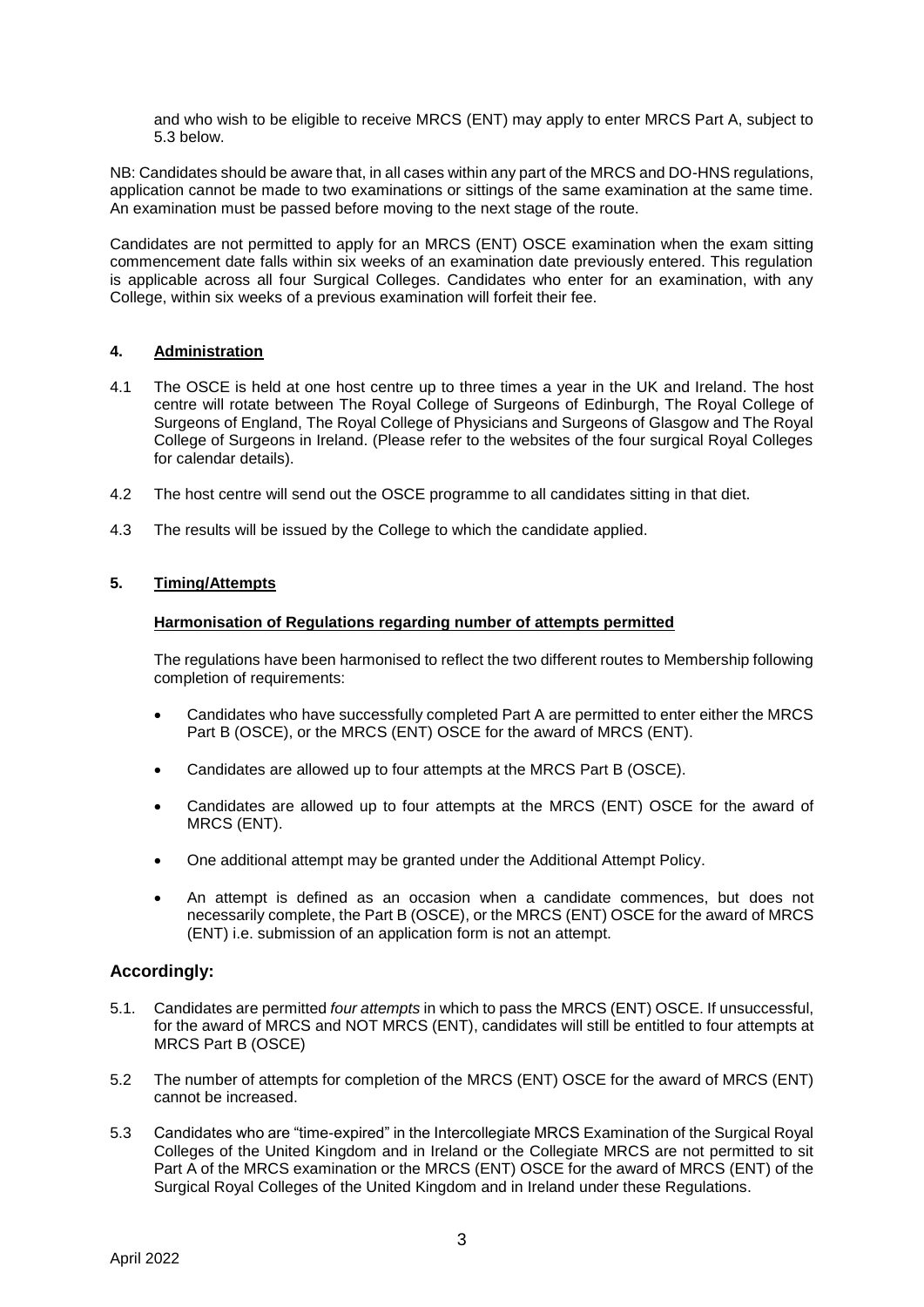- 5.4 Candidates who have passed any parts of the MRCS Examination will not be permitted to re-sit the same component.
- 5.5 Any candidate entering any part of the MRCS or MRCS (ENT) under these regulations is required to pass the MRCS (ENT) OSCE within seven years of passing MRCS Part A.

#### **6. Recommendations and Advice**

It is strongly recommended that candidates seek the advice of their trainer, programme director, or equivalent, before deciding when to take any part of the examination, particularly before taking the MRCS (ENT) OSCE, due to the limited number of attempts available in which to pass all components of this examination.

#### **7. Admission to the Examination**

**Candidates should consult individual College websites or contact the examinations department/section of the relevant College for details of dates and venues for examinations. Details of the examinations department/section of each of the four Colleges are to be found at the end of these regulations.**

- 7.1 **Candidates can enter any part of the examination through any College, but may only enter with one College at each sitting.** Any candidate who has entered an examination with more than one of the four Colleges at the same sitting will forfeit the fee for each additional application.
- 7.2 Application for entry to any part of the examination must:
	- 7.2.1 be made on the appropriate (paper or electronic version) application form;
	- 7.2.2 be accompanied by the specific examination fee, payment of which must be received in full by the relevant College before a candidate may enter the examination; and
	- 7.2.3 reach the examinations department/section of the appropriate College by the date specified in the examinations calendar. Applications received after the closing date may be returned.
- 7.3 If, exceptionally, a candidate is permitted to enter the examination without first having paid the specified examination fee and fails thereafter to pay the fee, the candidate shall not be permitted to take any further examinations with any Surgical Royal College without payment of the outstanding fee or, if the unpaid fee relates to such a candidate's Final part of the examination, the relevant College reserves the right not to mark or assess that part of the examination or not allow the candidate to proceed to Membership of the relevant College in accordance with these Regulations.

#### **8. Proof of Identity**

- 8.1 Candidates must bring proof of identity to each examination. Proof of identity must be an official document, such as a current passport or driving licence that includes their name, signature and a photograph.
- 8.2 For the purposes of visual identification, any candidate sitting any examination will be required to remove any clothing and/or other item which covers all, or part of the candidate's face. The Colleges will observe sensitivity and, in specific circumstances privacy in the visual identification of candidates.
- 8.3 The Colleges reserve the right to make recordings of the examinations for the purposes of quality assurance and training.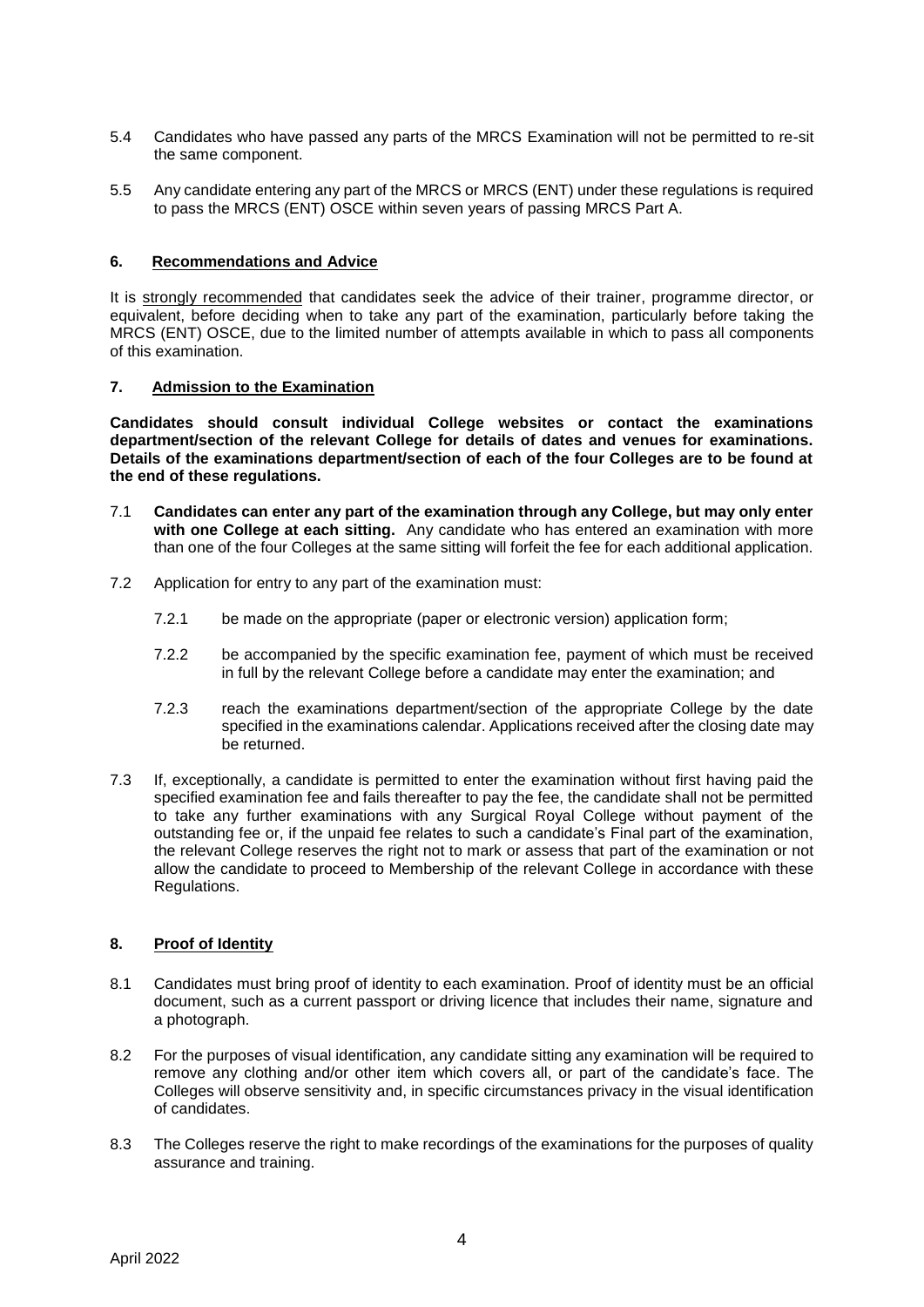#### **9. Withdrawal from the Examination**

- 9.1 A candidate who withdraws, in writing, an application for admission to any part of the examination may be refunded the fee paid (less an administrative fee of 20%) provided that notice of an intention to withdraw is received by the examinations department/section before the closing date by which applications are due, as shown in the examinations calendar. No refunds are normally made to candidates who withdraw after the closing date.
- 9.2 Applications for consideration of a refund on medical grounds must be accompanied by a medical certificate. Applications for consideration of a refund on compassionate grounds should be supported by the College or Clinical Tutor or the Assigned Educational Supervisor and the Head of the School of Surgery. All such applications must be submitted to the examinations department/section of the

appropriate College within 14 days of the commencement of the examination.

- 9.3 The Colleges reserve the right, regardless of eligibility to take the examination, to review applications on an individual basis in exceptional circumstances. For information on pregnancy and deferral see paragraph 14.
- 9.4 Candidates with special needs should advise the appropriate College at the time of application of the nature of their needs and any assistance that they require. Requests should be supported by medical evidence (an educational psychologist's report is required for requests for extra time because of dyslexia). If appropriate, details of extra time or other allowances made by other examining bodies should be given, although the Colleges are not bound to follow these.
- 9.5 Candidates should note that the four Royal Surgical Colleges operate a 'Fit to Sit' policy; if a candidate attends and takes an examination, they are declaring themselves fit to sit the examination and they will not be able to subsequently claim that their performance was affected by mitigating circumstances. Candidates will therefore need to take responsibility for deciding in advance whether they are unwell or facing other significant mitigating circumstances.

# **10. Results**

- 10.1 Results will be posted on the website and sent out in the post and/or email by the examinations department/section of the College through which the candidate entered.
- 10.2 The MRCS (ENT) Diploma will be issued by the College to which the candidate applied for the MRCS (ENT) OSCE examination that they passed.
- 10.3 Anonymised result data will be analysed for the purposes of standard setting, and anonymised result data may also be used for research purposes.

#### **11. Feedback**

All candidates will receive a breakdown of their result. No further feedback is available.

#### **12. Appeals Mechanism**

Details of the appeals process and fees charged may be obtained from the appropriate College.

#### **13. Improper Conduct by Examination Candidates**

In the case of improper conduct of an examination candidate as defined below, the four Colleges acting jointly may impose a penalty relating to the candidate's eligibility for the relevant or future examinations. Improper conduct is defined as: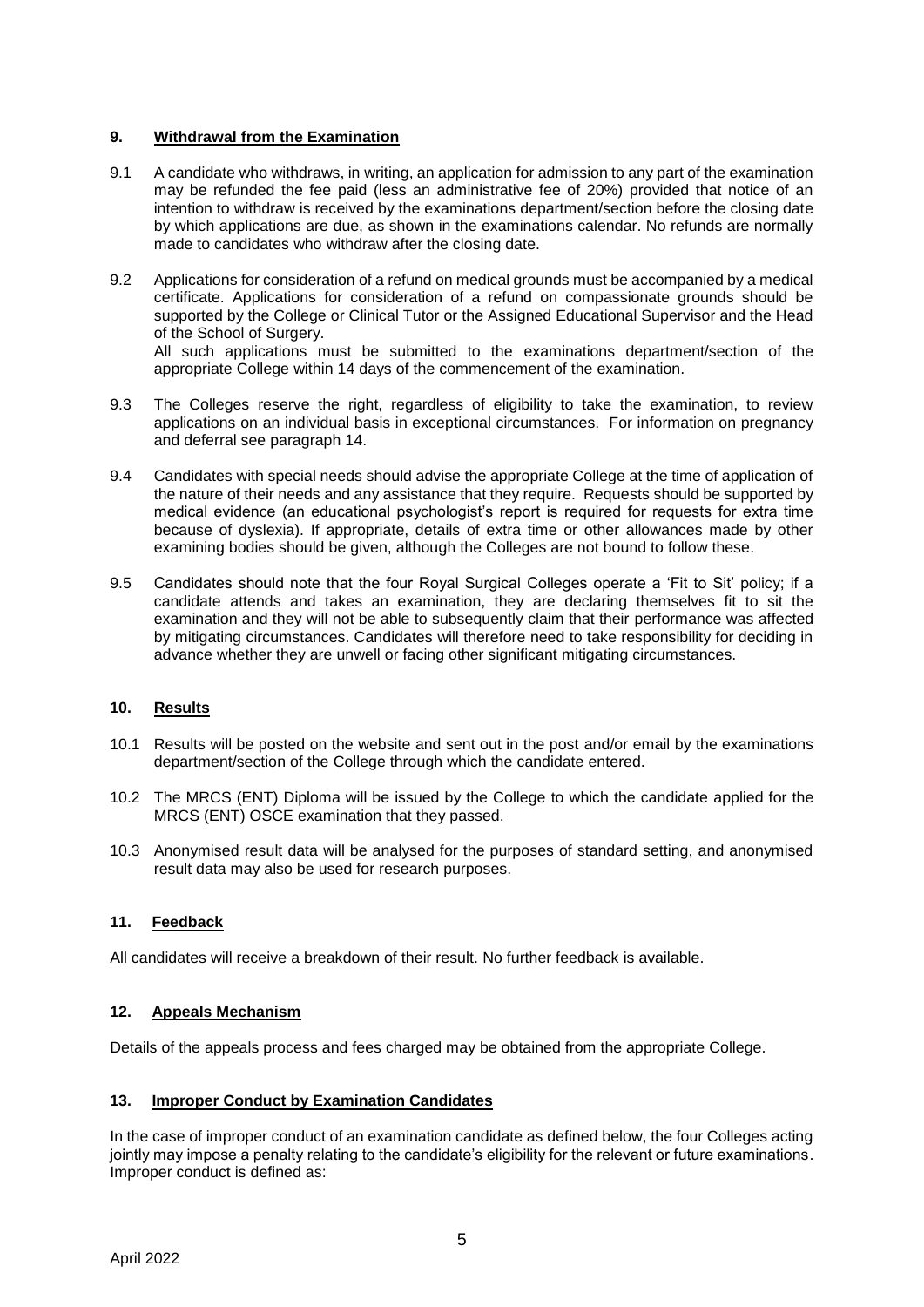- 13.1 Dishonestly obtaining or attempting to obtain entry to the examination by making false claims about eligibility for the examination or falsifying any aspects of the entry documentation.
- 13.2 Obtaining or seeking to obtain unfair advantage during an examination, or inciting other candidates to do the same.

Examples of unfair advantage are: having on the person any material that would give advantage in an examination once the examination has commenced (this includes electronic communication devices), communicating or attempting to communicate with another candidate once the examination has commenced, refusing to follow the instructions given by examiners or examinations staff concerning the conduct of and procedure for the examination. This list is not exhaustive.

- 13.3 Removing or attempting to remove from the examination any confidential material relating to the examination.
- 13.4 Obtaining or attempting to obtain confidential information concerning the examination from an examiner or examination official.
- 13.5 Passing confidential information on the content of the examination to a third party.

The list given above is not exhaustive.

13.6 If a candidate is found to have acted improperly his/her name may be reported to the relevant national authority. The Colleges may also on an individual basis decide that a candidate should not be allowed to proceed further with the examination or, having passed the examination, may not be admitted to Membership, according to their own statutes and regulations, in cases where serious misconduct not related to the examination is judged to make the person unfit to become a Member of the College.

#### **14. Notification of Pregnancy and Deferral**

- 14.1 A deferral may be permitted to candidates supplying an appropriate medical report which satisfies the relevant College indicating that:
	- 14.1.1 the candidate has any pregnancy related problems or illness; and/or
	- 14.1.2 the candidate's confinement is due shortly before or around the date of the examination; and/or
	- 14.1.3 the candidate has sufficient discomfort for her to consider that it will have a detrimental effect on her performance.
- 14.2 In such circumstances, a deferral will be permitted and no further fee will be required.
- 14.3 Any candidate who does not inform the College of her pregnancy and is consequently unable to sit for that examination will not normally be allowed to defer this examination without submission of another fee.

**NOTE: These Regulations are under continual review. It is recommended that candidates keep in regular contact with their College to ensure that they have the most up-to-date information. Any changes will be announced on the College website. Regular announcements are also made on the Intercollegiate MRCS website:<http://www.intercollegiatemrcsexams.org.uk/>**